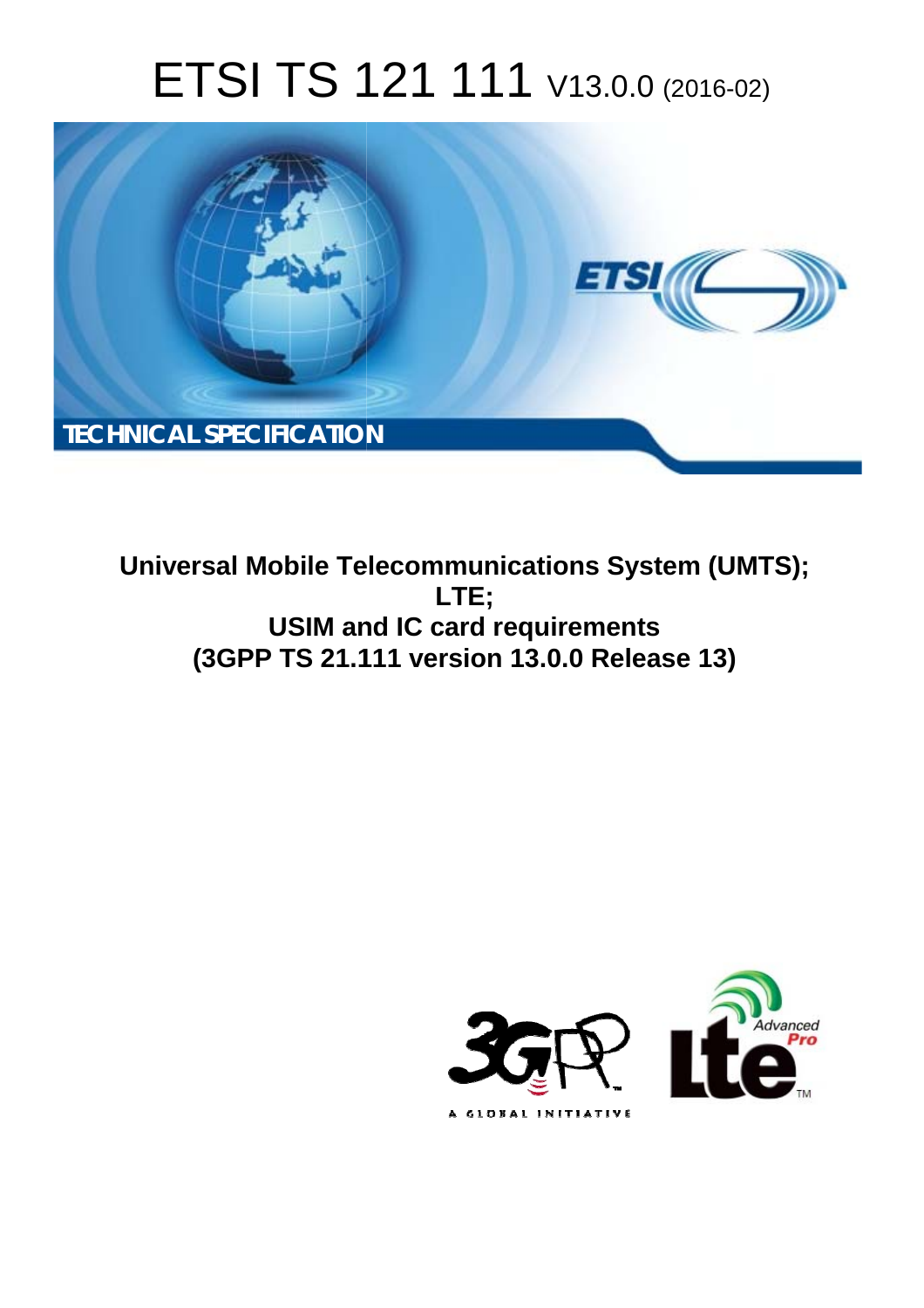Reference RTS/TSGC-0621111vd00

> Keywords LTE,UMTS

#### *ETSI*

#### 650 Route des Lucioles F-06921 Sophia Antipolis Cedex - FRANCE

Tel.: +33 4 92 94 42 00 Fax: +33 4 93 65 47 16

Siret N° 348 623 562 00017 - NAF 742 C Association à but non lucratif enregistrée à la Sous-Préfecture de Grasse (06) N° 7803/88

#### *Important notice*

The present document can be downloaded from: <http://www.etsi.org/standards-search>

The present document may be made available in electronic versions and/or in print. The content of any electronic and/or print versions of the present document shall not be modified without the prior written authorization of ETSI. In case of any existing or perceived difference in contents between such versions and/or in print, the only prevailing document is the print of the Portable Document Format (PDF) version kept on a specific network drive within ETSI Secretariat.

Users of the present document should be aware that the document may be subject to revision or change of status. Information on the current status of this and other ETSI documents is available at <http://portal.etsi.org/tb/status/status.asp>

If you find errors in the present document, please send your comment to one of the following services: <https://portal.etsi.org/People/CommiteeSupportStaff.aspx>

#### *Copyright Notification*

No part may be reproduced or utilized in any form or by any means, electronic or mechanical, including photocopying and microfilm except as authorized by written permission of ETSI.

The content of the PDF version shall not be modified without the written authorization of ETSI. The copyright and the foregoing restriction extend to reproduction in all media.

> © European Telecommunications Standards Institute 2016. All rights reserved.

**DECT**TM, **PLUGTESTS**TM, **UMTS**TM and the ETSI logo are Trade Marks of ETSI registered for the benefit of its Members. **3GPP**TM and **LTE**™ are Trade Marks of ETSI registered for the benefit of its Members and of the 3GPP Organizational Partners.

**GSM**® and the GSM logo are Trade Marks registered and owned by the GSM Association.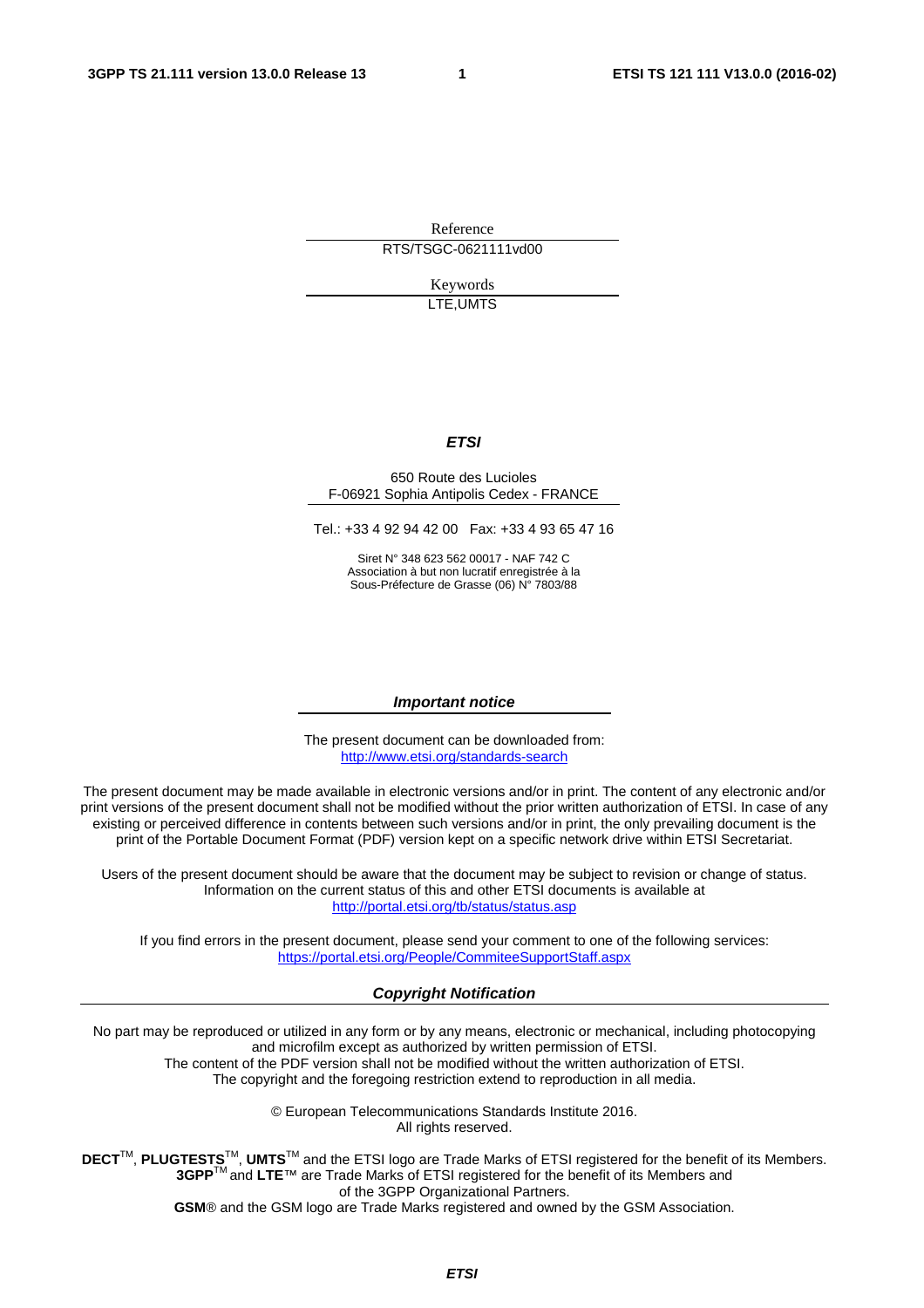## Intellectual Property Rights

IPRs essential or potentially essential to the present document may have been declared to ETSI. The information pertaining to these essential IPRs, if any, is publicly available for **ETSI members and non-members**, and can be found in ETSI SR 000 314: *"Intellectual Property Rights (IPRs); Essential, or potentially Essential, IPRs notified to ETSI in respect of ETSI standards"*, which is available from the ETSI Secretariat. Latest updates are available on the ETSI Web server [\(https://ipr.etsi.org/\)](https://ipr.etsi.org/).

Pursuant to the ETSI IPR Policy, no investigation, including IPR searches, has been carried out by ETSI. No guarantee can be given as to the existence of other IPRs not referenced in ETSI SR 000 314 (or the updates on the ETSI Web server) which are, or may be, or may become, essential to the present document.

### Foreword

This Technical Specification (TS) has been produced by ETSI 3rd Generation Partnership Project (3GPP).

The present document may refer to technical specifications or reports using their 3GPP identities, UMTS identities or GSM identities. These should be interpreted as being references to the corresponding ETSI deliverables.

The cross reference between GSM, UMTS, 3GPP and ETSI identities can be found under [http://webapp.etsi.org/key/queryform.asp.](http://webapp.etsi.org/key/queryform.asp)

## Modal verbs terminology

In the present document "**shall**", "**shall not**", "**should**", "**should not**", "**may**", "**need not**", "**will**", "**will not**", "**can**" and "**cannot**" are to be interpreted as described in clause 3.2 of the [ETSI Drafting Rules](http://portal.etsi.org/Help/editHelp!/Howtostart/ETSIDraftingRules.aspx) (Verbal forms for the expression of provisions).

"**must**" and "**must not**" are **NOT** allowed in ETSI deliverables except when used in direct citation.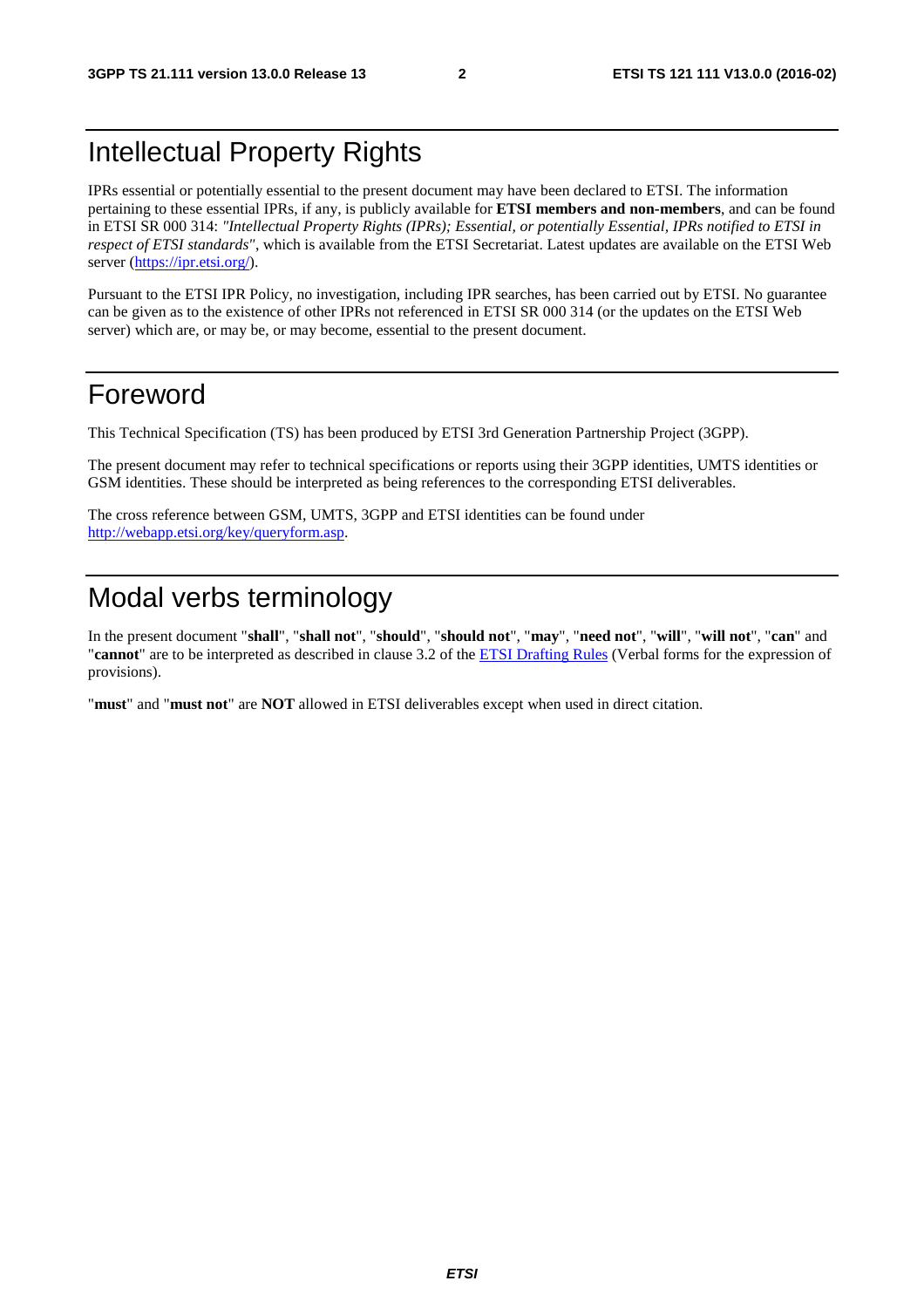$\mathbf{3}$ 

## Contents

| 1                |  |  |  |  |  |  |  |
|------------------|--|--|--|--|--|--|--|
| 2                |  |  |  |  |  |  |  |
| 2.1<br>2.2       |  |  |  |  |  |  |  |
| 3                |  |  |  |  |  |  |  |
| 3.1              |  |  |  |  |  |  |  |
| 3.2<br>3.3       |  |  |  |  |  |  |  |
|                  |  |  |  |  |  |  |  |
| $\overline{4}$   |  |  |  |  |  |  |  |
| 5<br>5.1         |  |  |  |  |  |  |  |
| 5.2              |  |  |  |  |  |  |  |
| 5.3<br>5.4       |  |  |  |  |  |  |  |
| 5.5              |  |  |  |  |  |  |  |
| 5.6              |  |  |  |  |  |  |  |
| 5.7              |  |  |  |  |  |  |  |
| 6<br>6.1         |  |  |  |  |  |  |  |
| 6.2              |  |  |  |  |  |  |  |
| 7                |  |  |  |  |  |  |  |
| 7.1              |  |  |  |  |  |  |  |
| 7.2<br>7.3       |  |  |  |  |  |  |  |
| 7.4              |  |  |  |  |  |  |  |
| 7.5              |  |  |  |  |  |  |  |
| 8                |  |  |  |  |  |  |  |
| 8.1<br>8.2       |  |  |  |  |  |  |  |
| 9                |  |  |  |  |  |  |  |
| 9.1              |  |  |  |  |  |  |  |
| 10               |  |  |  |  |  |  |  |
| 10.1             |  |  |  |  |  |  |  |
| 10.2<br>10.2.1   |  |  |  |  |  |  |  |
| 10.2.2           |  |  |  |  |  |  |  |
| 10.2.3           |  |  |  |  |  |  |  |
| 10.2.4<br>10.2.5 |  |  |  |  |  |  |  |
| 10.2.6           |  |  |  |  |  |  |  |
| 10.2.7           |  |  |  |  |  |  |  |
| 10.3<br>10.4     |  |  |  |  |  |  |  |
| 11               |  |  |  |  |  |  |  |
|                  |  |  |  |  |  |  |  |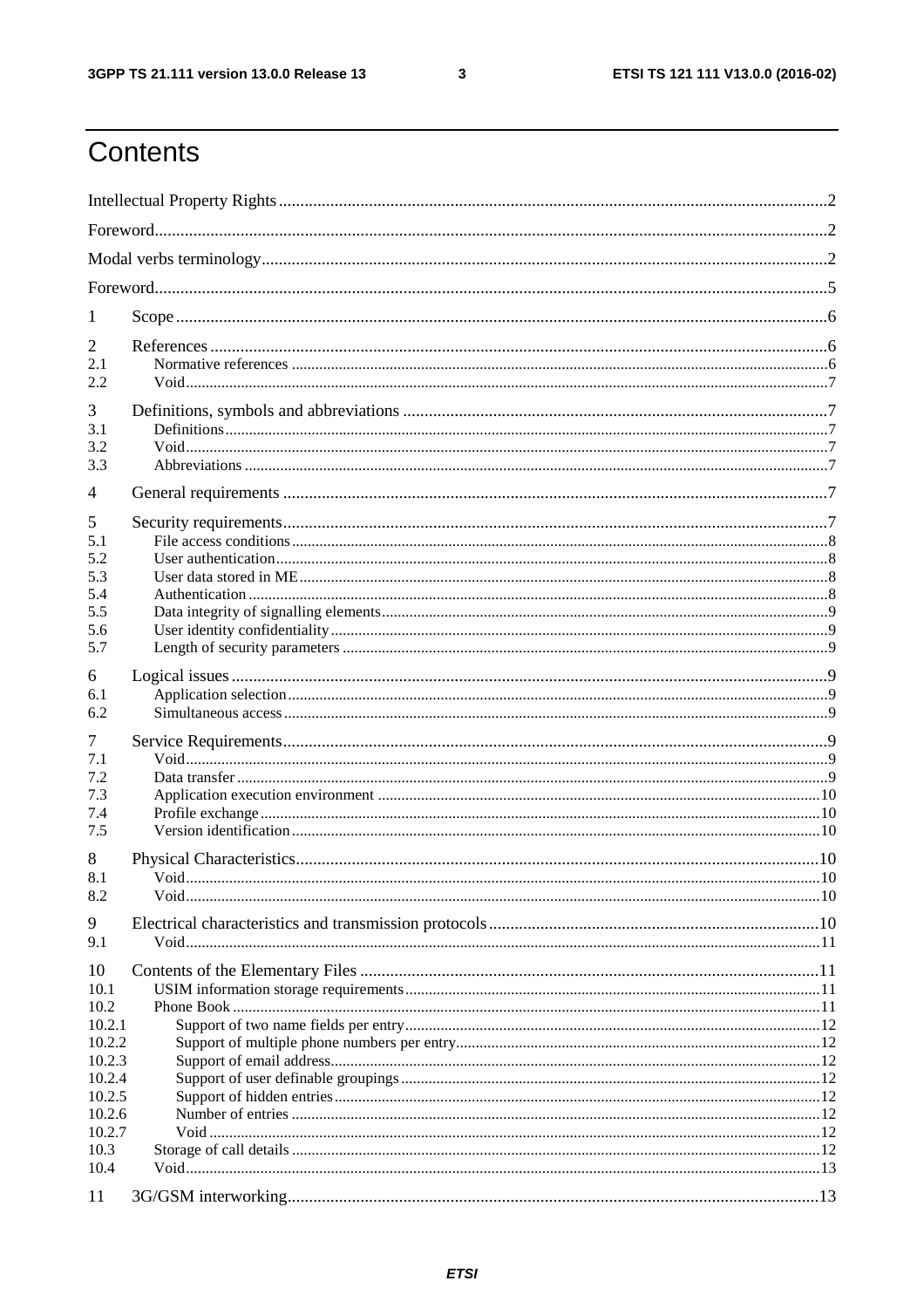$\overline{\mathbf{4}}$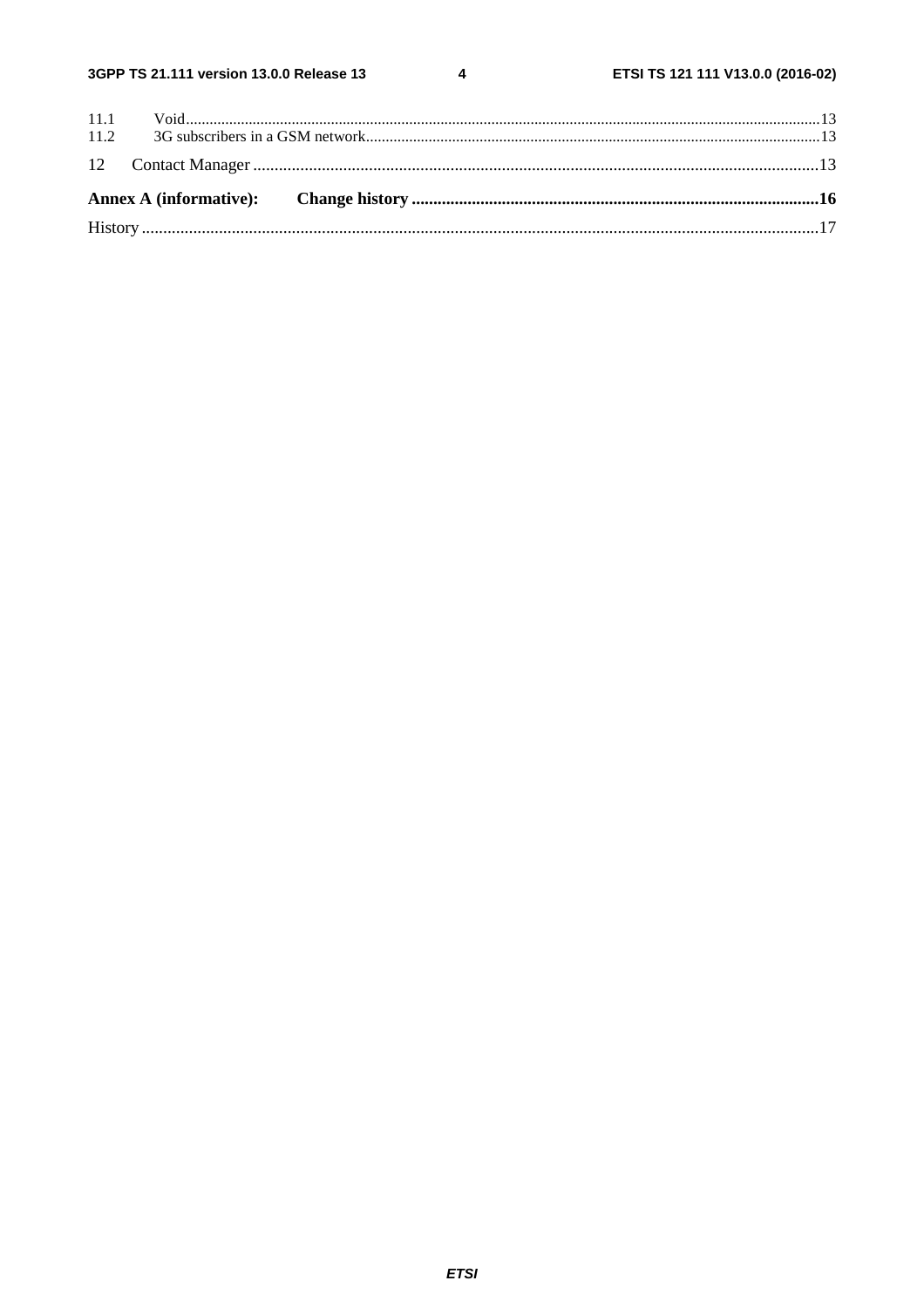## Foreword

This Technical Specification has been produced by the 3GPP.

The contents of the present document are subject to continuing work within the TSG and may change following formal TSG approval. Should the TSG modify the contents of this TS, it will be re-released by the TSG with an identifying change of release date and an increase in version number as follows:

Version x.y.z

where:

- x the first digit:
	- 1 presented to TSG for information;
	- 2 presented to TSG for approval;
	- 3 or greater indicates TSG approved document under change control.
- y the second digit is incremented for all changes of substance, i.e. technical enhancements, corrections, updates, etc.
- z the third digit is incremented when editorial only changes have been incorporated in the document.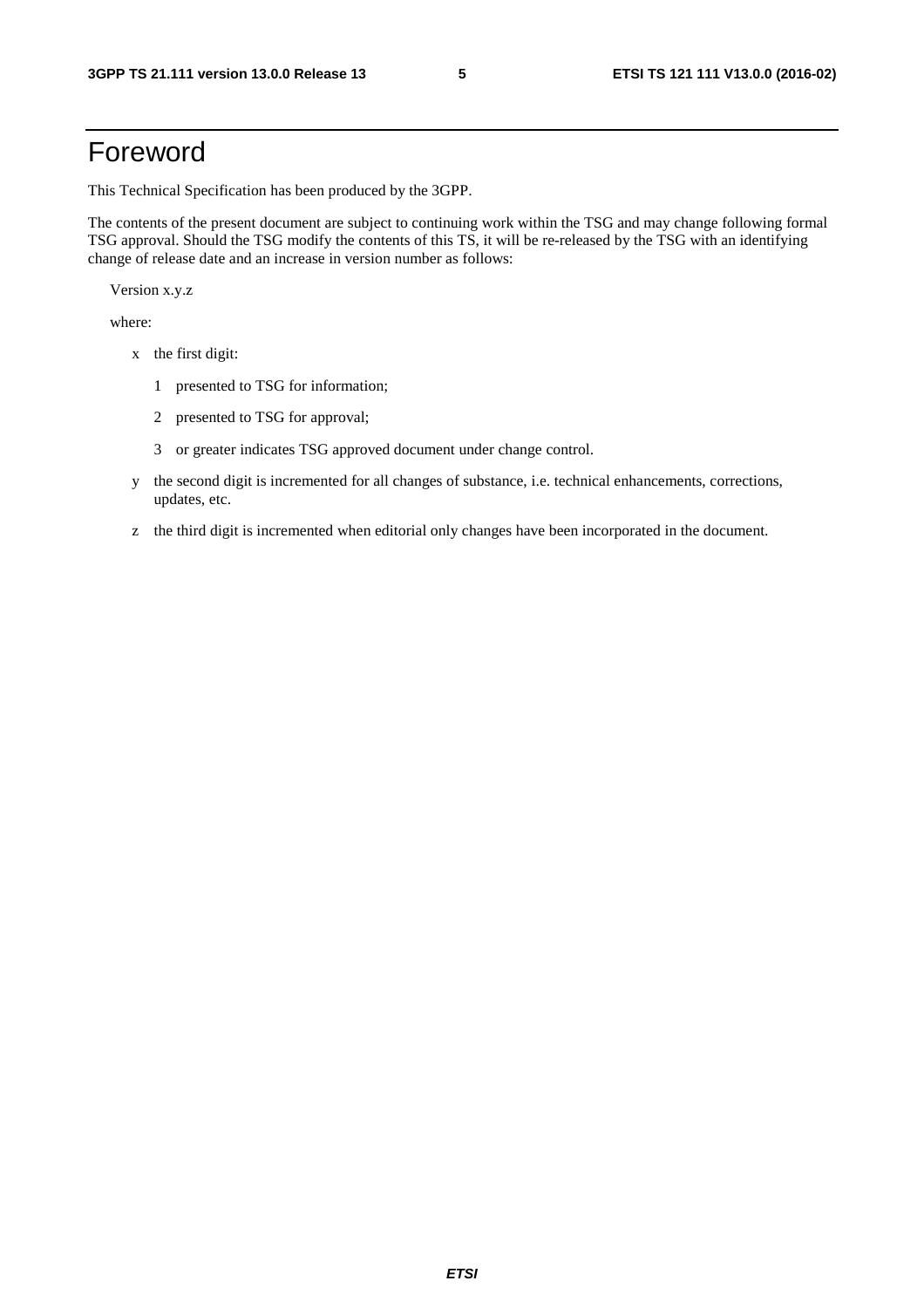### 1 Scope

This document defines the requirements of the USIM (Universal Subscriber Identity Module) and the IC card for 3G (UICC). These are derived from the service and security requirements defined in TS 22.100 [1] and TS 22.101 [2]. The USIM is a 3G application on an IC card. It inter-operates with a 3G terminal and provides access to 3G services. This document is intended to serve as a basis for the detailed specification of the USIM and the UICC, and the interface to the 3G terminal.

## 2 References

### 2.1 Normative references

The following documents contain provisions which, through reference in this text, constitute provisions of the present document.

- References are either specific (identified by date of publication, edition number, version number, etc.) or non-specific.
- For a specific reference, subsequent revisions do not apply.
- For a non-specific reference, the latest version applies. In the case of a reference to a 3GPP document (including a GSM document), a non-specific reference implicitly refers to the latest version of that document in the same Release as the present document.
- [1] 3GPP TS 22.100 v3.x.x: "UMTS phase 1" (Release 99).
- [2] 3GPP TS 22.101: "Service principles".
- [3] 3GPP TS 31.101: "UICC-Terminal Interface; Physical and Logical Characteristics".
- [4] Void.
- [5] ETSI TS 101 220: "ETSI Numbering System for AIDs".
- [6] 3GPP TS 31.111: "USIM Application Toolkit (USAT)".
- [7] 3GPP TS 33.102: "3G Security: Security Architecture".
- [8] 3GPP TS 51.011, Rel-4: "Specification of the Subscriber Identity Module Mobile Equipment (SIM - ME) interface".
- [9] Void.
- [10] **Void.**
- [11] ISO/IEC 7816-3: "Information technology Identification cards Integrated circuit(s) cards with contacts - Part 3: Electronic signals and transmission protocols".
- [12] ISO/IEC 7816-4: "Identification cards Integrated circuit cards, Part 4: Organization, security and commands for interchange".
- [13] **Void.**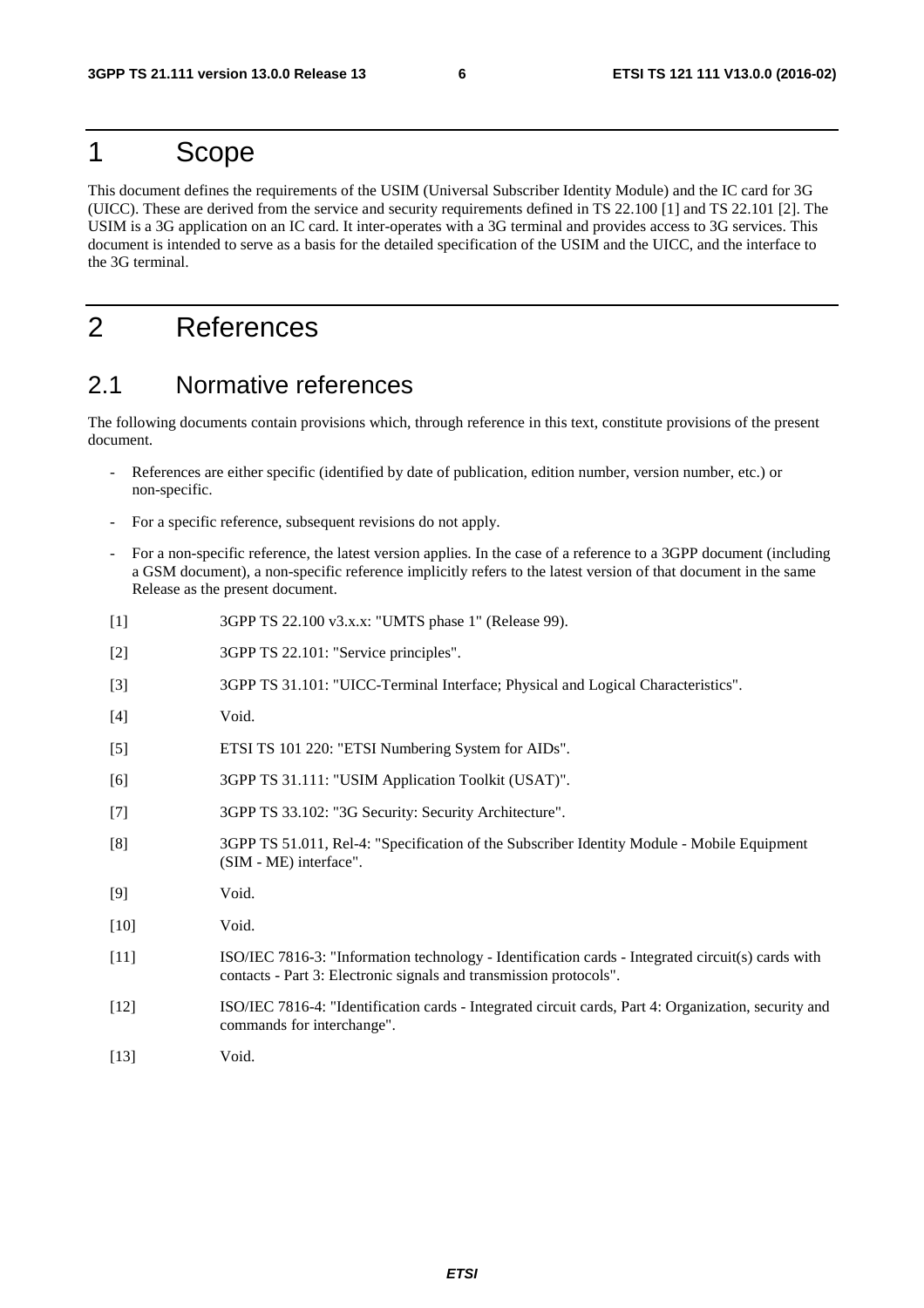#### 2.2 Void

### 3 Definitions, symbols and abbreviations

#### 3.1 Definitions

For the purposes of the present document, the following definitions apply:

#### 3.2 Void

#### 3.3 Abbreviations

For the purposes of the present document, the following abbreviations apply:

| <b>ADN</b>  | <b>Abbreviated Dialling Number</b>              |
|-------------|-------------------------------------------------|
| <b>ATR</b>  | Answer To Reset                                 |
| DF          | Dedicated File                                  |
| EF          | Elementary File                                 |
| <b>ICC</b>  | <b>Integrated Circuit Card</b>                  |
| IK          | Integrity Key                                   |
| <b>IMSI</b> | <b>International Mobile Subscriber Identity</b> |
| ME          | Mobile Equipment                                |
| MF          | Master File                                     |
| <b>PIN</b>  | Personal Identification Number                  |
| <b>PPS</b>  | Protocol and Parameter Selection                |
| <b>SIM</b>  | <b>Subscriber Identity Module</b>               |
| <b>USIM</b> | Universal Subscriber Identity Module            |
|             |                                                 |

## 4 General requirements

The UICC shall be a removable hardware module. The USIM on a UICC shall contain an identity which unambiguously identifies a subscriber.

For access to 3G services, a UICC containing a valid USIM shall be present at all times, other than for emergency calls.

The specifications shall support the security requirements as defined in 3GPP TS 33.102 [7].

The USIM shall provide storage for subscription and subscriber related information.

The UICC/USIM may also contain applications which use the features defined in the USIM Application Toolkit specification 3GPP TS 31.111 [6].

### 5 Security requirements

The USIM shall be used to provide security features. If the UICC is removed from the 3G terminal, the service shall be terminated immediately. The functions of the USIM include authenticating itself to the network and vice versa, authenticating the user and providing additional security functions as defined in 3GPP TS 33.102 [7].

The USIM shall be unambiguously identified.

Means shall be provided to prevent fraudulent use of stolen UICCs.

It shall not be possible to access data intended for USIM internal use, e.g. authentication keys.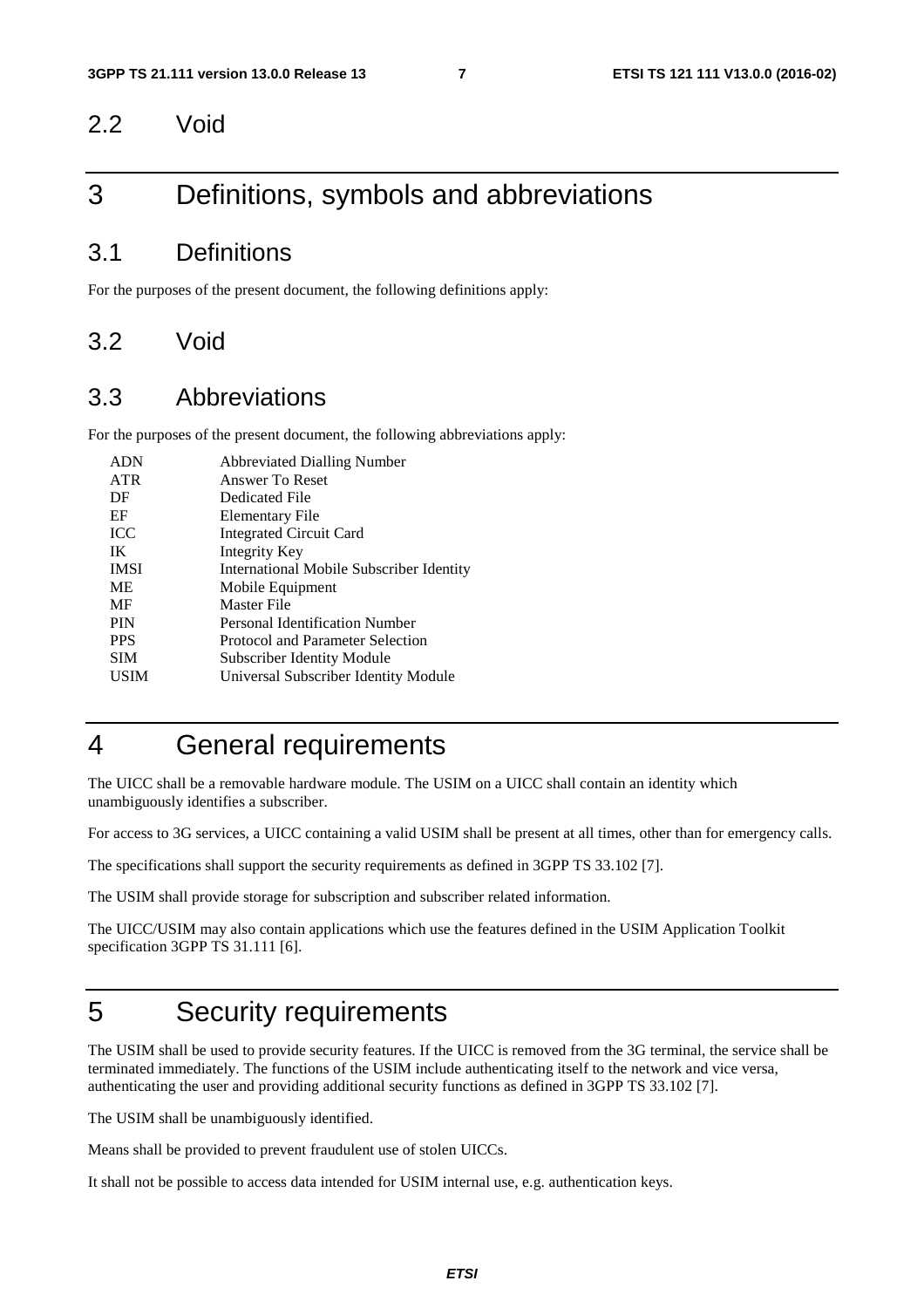Further details of the following requirements are given in 3GPP TS 33.102 [7].

### 5.1 File access conditions

Actions, such as READ, UPDATE on UICC data shall be controlled by access conditions. These shall be satisfied prior to the action being performed.

Since a UICC may contain multiple (3G and non-3G) applications, a flexible method of controlling file access shall be provided.

### 5.2 User authentication

The USIM shall support means to authenticate the user, to provide, for example, protection against the use of stolen cards. For the USIM, authentication shall be performed by the verification of a numeric PIN of four (4) to eight (8) decimal digits.

A function to disable user authentication may exist which may be inhibited by the application provider, in which case the user shall always use the PIN. Otherwise, the user may decide whether or not to make use of the user authentication function. If disabled, the user authentication function remains disabled until the user specifically re-enables it.

Following correct PIN presentation, the ME may perform functions and actions on USIM data, which are protected by the relevant access condition.

If an incorrect PIN is entered, an indication shall be given to the user. After three (3) consecutive incorrect entries the relevant PIN is blocked, i.e. functions and actions on data protected by the access condition shall no longer be possible, even if between attempts the UICC has been removed, the USIM has been deselected or the ME has been switched off. Once a PIN is blocked, further PIN verifications shall be denied.

The USIM shall support a mechanism for unblocking a blocked PIN. Unblocking of a PIN is performed by using the relevant PIN Unblocking Key.

PINs, but not Unblock PINs, shall be changeable by the user following correct entry of either the current PIN or Unblock PIN.

The Unblock PIN shall consist of eight (8) decimal digits and shall not be changeable by the user. If an incorrect Unblock PIN is presented, an indication shall be given to the user. After ten (10) consecutive incorrect entries, the Unblock PIN shall be blocked, even if between attempts the UICC has been removed, the USIM has been deselected or the ME has been switched off. Unblocking of a blocked PIN shall not be possible.

It shall not be possible to read PINs or Unblock PINs.

### 5.3 User data stored in ME

Subject to the exception below, all user related information transferred into the ME during network operations shall be deleted from the ME after removal of the UICC, deselection of the USIM, deactivation of the ME, or following an electrical reset of the UICC. This includes any data that was transferred to the ME by USIM Application Toolkit commands.

User related security codes such as PIN and Unblock PIN may only be stored by the ME during the procedures involving such a code and shall be discarded by the ME immediately after completion of the procedure.

Optionally, an ME may retain some less security-sensitive data at UICC removal, USIM deselection or ME switch-off. Such data are e.g. SMS, ADN/SSC, FDN/SSC, LND. These data, when stored in the ME, shall only be readable/retrievable if the same USIM is reactivated (as determined by the IMSI). If the IMSI is retained in the ME for this purpose, it shall be stored securely and shall not be able to be read out.

### 5.4 Authentication

A means shall be specified to mutually authenticate the USIM and the network by showing knowledge of a secret key K which is shared between and available only to the USIM and in the user's Home Environment. The method is composed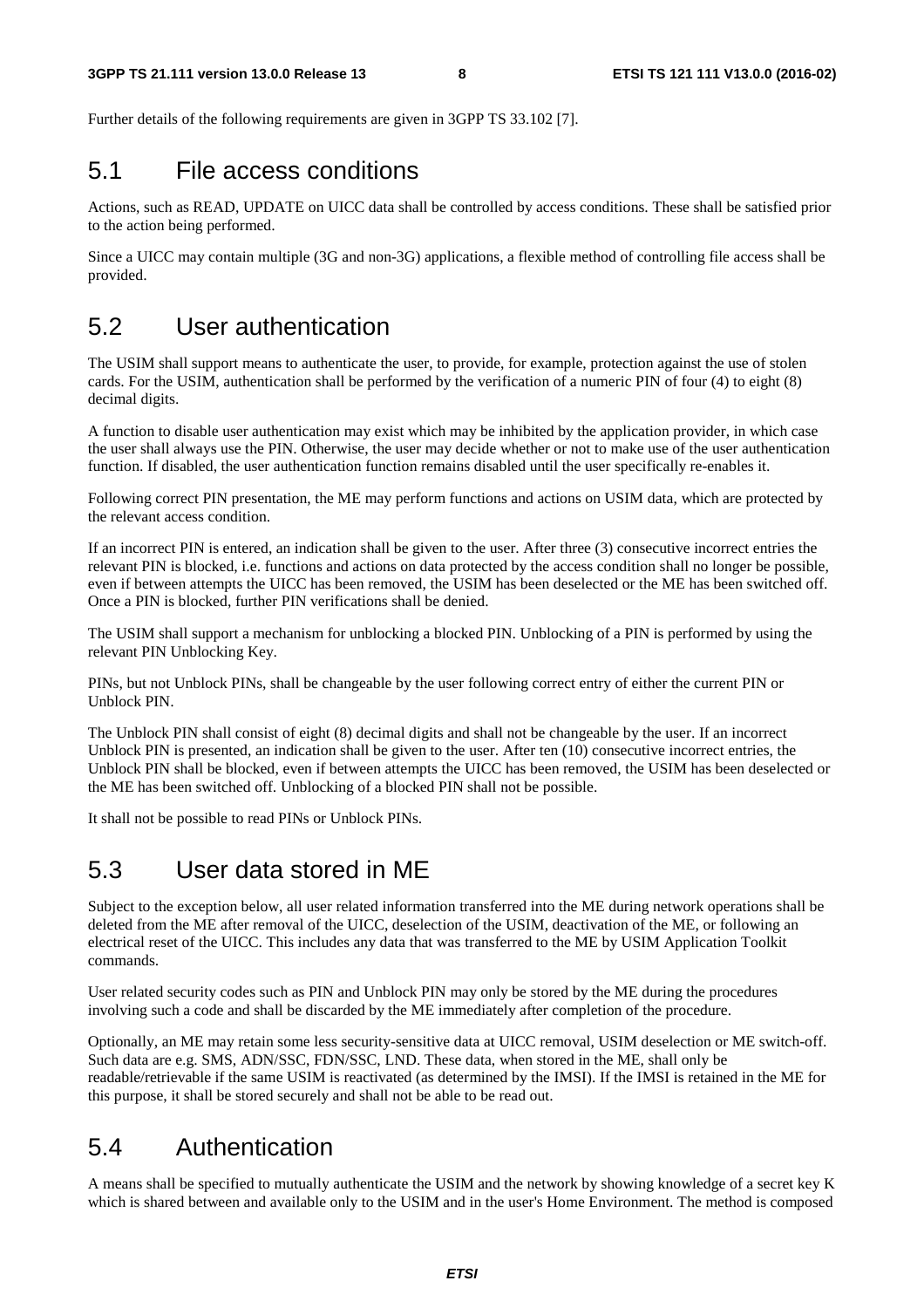of a challenge/response and key establishment protocol combined with a sequence number-based one-pass protocol for network authentication.

### 5.5 Data integrity of signalling elements

Some signalling information elements are considered sensitive and must be integrity protected. An integrity function shall be applied on certain signalling information elements transmitted between the ME and the network.

The 3GPP Integrity Algorithm (UIA) is used with an Integrity Key (IK) to compute a message authentication code for a given message. The setting of IK is triggered by the authentication procedure. IK shall be stored on the USIM.

### 5.6 User identity confidentiality

A mechanism shall be specified to provide user identity confidentiality by means of a temporary identity.

#### 5.7 Length of security parameters

In order to allow for enhancements of the security level in 3G, the following requirements shall be covered:

- all security-related parameters for 3G shall be accompanied by a length indicator;
- the USIM shall support variable-length security parameters.

If the USIM supports the GSM security mechanisms in addition to 3G security, fixed length security parameters according to 3GPP TS 51.011 [8] shall be supported in addition.

### 6 Logical issues

### 6.1 Application selection

In a multiapplication environment, a flexible application selection method is required. The application identifier defined in ETSI TS 101 220 [5] should be used for application selection. Direct application selection, including selection by partial DF name and the  $EF_{\text{DIR}}$  concept of ISO/IEC 7816-4 [12] shall be followed. In particular, a mechanism for the ME and the UICC shall be specified in order to allow the user, when the ME is in idle mode, to select and activate one application amongst those which are available and supported by the ME (this will permit the user to choose, for instance, between 2 different USIM applications). At switch on, the last active USIM shall be automatically selected. The last active USIM shall be stored on the UICC. By default if there is no last active USIM defined in the UICC, the user shall be able to select the active USIM amongst those available on the UICC.

### 6.2 Simultaneous access

A mechanism shall be specified for simultaneous access to several files or applications.

### 7 Service Requirements

#### 7.1 Void

#### 7.2 Data transfer

A mechanism allowing highly secure transfer of applications and/or associated data to/from the UICC/USIM shall be specified in line with the requirements in 3GPP TS 22.101 [2]. This requires a secure transfer mechanism.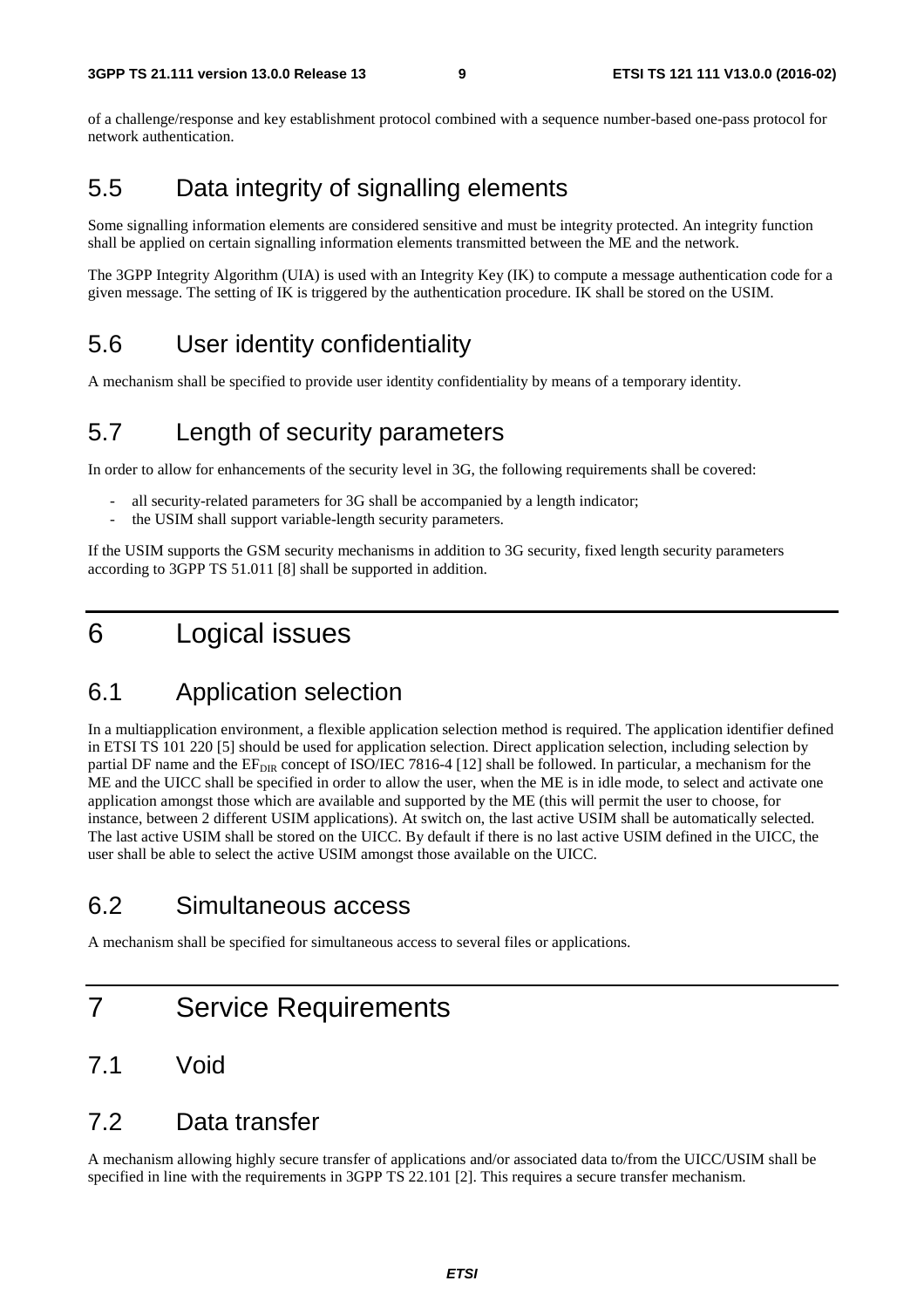## 7.3 Application execution environment

An application execution environment may exist on the UICC/USIM which includes functionality defined in 3GPP TS 31.111 [6].

## 7.4 Profile exchange

A mechanism for the ME, the USIM and the network to exchange service capabilities shall be specified. The following exchange of service capabilities may occur:

- ME services capabilities may be provided to the USIM/UICC;
- USIM/UICC services capabilities may be provided to the ME (and thus potentially to the network);
- network services capabilities may be provided to the USIM/UICC via the ME.

## 7.5 Version identification

A means for identification of the version of the USIM shall be provided.

8 Physical Characteristics

The physical characteristics shall be in accordance with the specifications in 3GPP TS 31.101 [3].

- 8.1 Void
- 8.2 Void

## 9 Electrical characteristics and transmission protocols

Electronic signals and transmission protocols shall be in accordance with the specifications in 3GPP TS 31.101 [3].

The electrical specifications shall at least cover the 1.8V and 3V voltage ranges as specified in 3GPP TS 31.101 [3]. Lower voltages may be added in the future. 3G terminals shall not support 5V on the ME-UICC interface. Both ME and UICC shall support operational class indication as defined in ISO/IEC 7816-3 [11].

Both ME and UICC shall support at least two voltage classes.

Both UICC and ME shall support PPS as defined in ISO/IEC 7816-3 [11] with at least the values defined in 3GPP TS 31.101 [3].

The ME shall have the capabilities of initiating a warm reset as defined in ISO/IEC 7816-3 [11]. The UICC shall support warm reset as defined in ISO/IEC 7816-3 [11].

NOTE: The warm reset is used during a session when there is a need to restart the USIM due to internal modifications of data caused by user actions or network data downloading.

The UICC may indicate in the ATR to the warm reset that the specific mode is entered automatically, using the parameters that were used prior to the warm reset. In case of a cold reset, the UICC shall enter the negotiable mode.

In addition to the T=0 protocol which is mandatory for the UICC and the ME, the T=1 protocol shall be mandatory for the ME. It is optional for the UICC.

The speed enhancement as specified in 3GPP TS 31.101 [3] shall be supported by both the ME and the UICC.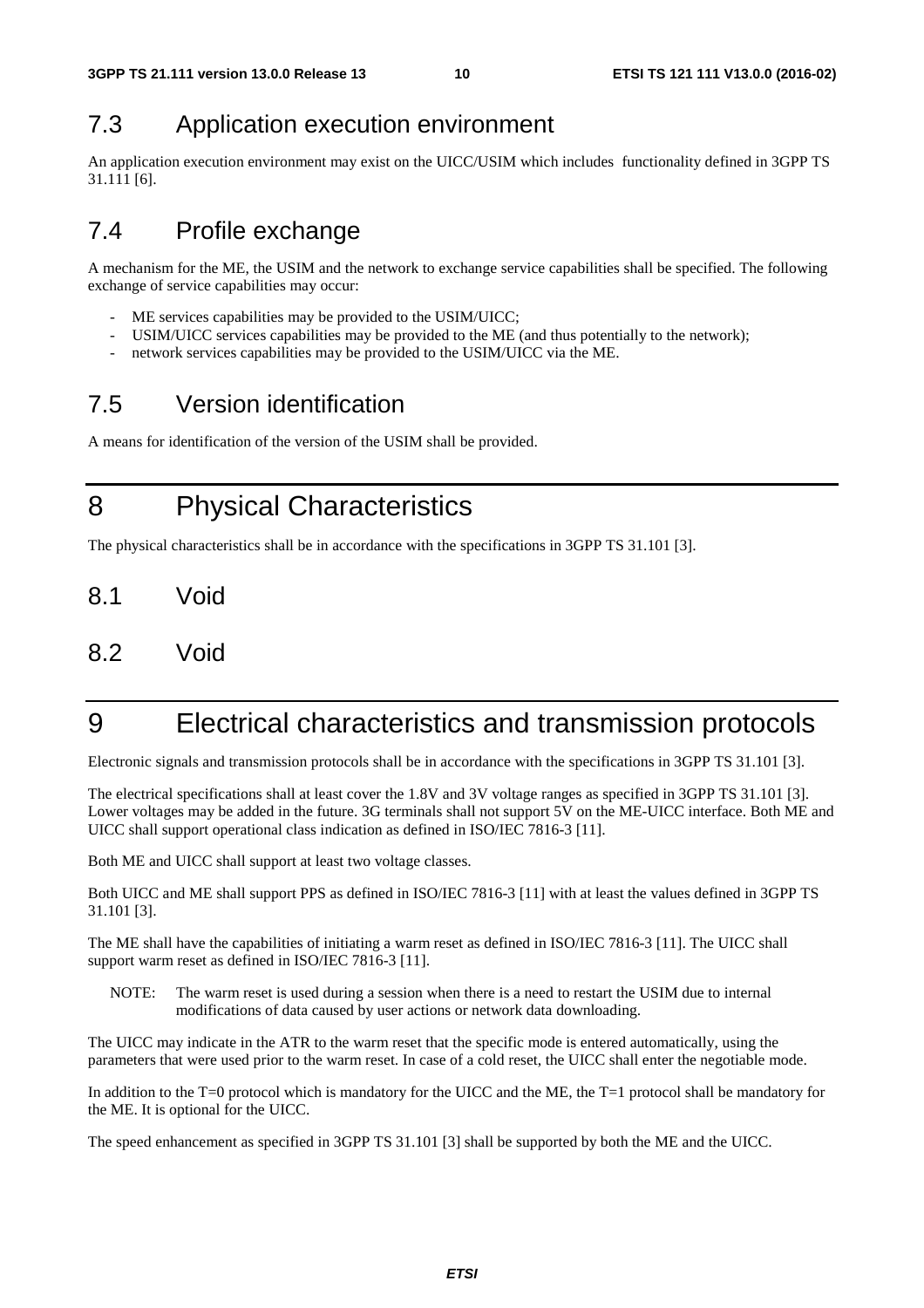#### 9.1 Void

### 10 Contents of the Elementary Files

#### 10.1 USIM information storage requirements

The USIM shall contain information elements for 3G network operations. The USIM may contain information elements related to the subscriber, 3G services and home environment or service provider related information.

The UICC shall provide storage capability for the following:

- UICC related information:
	- IC card identification: a number uniquely identifying the UICC and the card issuer;
	- Preferred language(s);
	- Directory of applications.
	- USIM related information:
		- Administrative information: indicates mode of operation of the USIM, e.g. normal, type approval;
		- USIM service table: indicates which optional services are provided by the USIM;
		- IMSI:
		- Language indication;
		- Location information:
		- Cipher key (Kc) and cipher key sequence number;
		- Access control class(es);
		- Forbidden PLMNs:
		- Ciphering Key for GPRS;
		- GPRS location information:
		- Cell Broadcast related information:
		- Emergency call codes;
		- Phone numbers (ADN, FDN, SDN);
		- Short messages and related parameters;
		- Capability and Configuration parameters;
		- Higher Priority PLMN search period;
		- list of carrier frequencies to be used for cell selection.
	- Information accessible to the USIM and other applications:
		- ADN.

In addition, the USIM shall manage and provide storage for the following information in accordance with the security requirements of clause 5:

- PIN:
- PIN enabled/disabled indicator;
- PIN error counter:
- Unblock PIN;
- Unblock PIN error counter;
- Data integrity keys;
- Subscriber authentication keys.

### 10.2 Phone Book

A Phone Book entry consists of a record in an ADN file and, optionally, additional records which are placed in different EFs. In the latter case, a mechanism shall be defined to link all records in the same Phone Book entry. These features shall be supported by the ME while their support by the UICC is optional.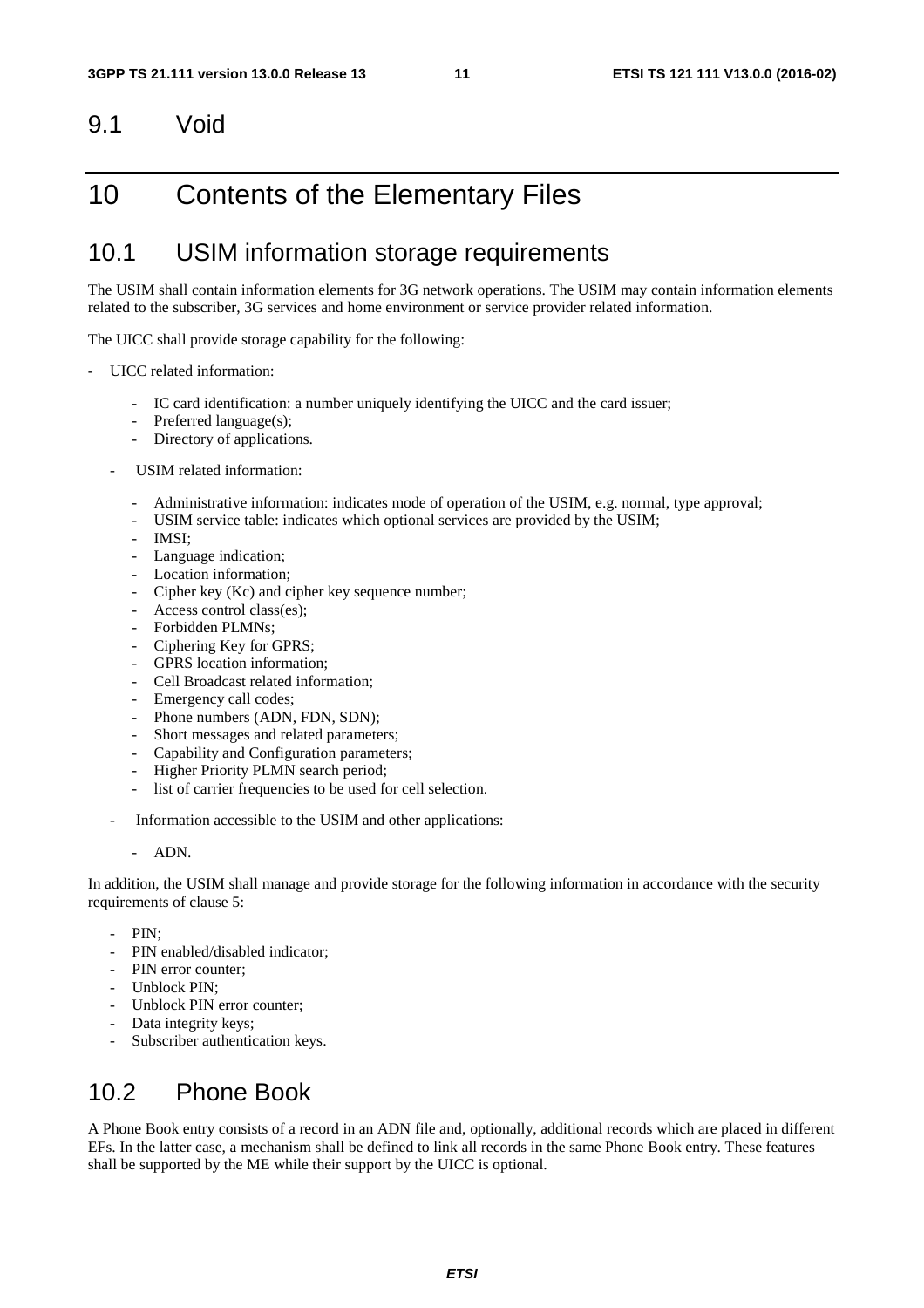#### 10.2.1 Support of two name fields per entry

The support of two name fields per entry shall be specified to allow, for example, for two different representations of the same name (for example, in Japanese characters and in Latin characters).

#### 10.2.2 Support of multiple phone numbers per entry

The support of multiple phone numbers per entry shall be specified, for example, office, home, fax, mobile or pager. In addition to that, information for identifying those attributes are needed.

#### 10.2.3 Support of email address

The support of email addresses linked to Phone Book entries shall be specified. In addition to that, information for identifying these addresses is needed.

#### 10.2.4 Support of user definable groupings

The specification shall support the grouping of Phone Book entries into groups defined by the user, for example, business and private.

#### 10.2.5 Support of hidden entries

The specification shall support means of marking Phone Book entries as "hidden".

#### 10.2.6 Number of entries

The specification shall support storage of at least 500 entries.

#### 10.2.7 Void

### 10.3 Storage of call details

The specification shall support provision of storage for call detail information. The call detail information consists of the following attributes:

mobile terminated calls:

 calling party number, date and time, calling party's name and status of call (i.e. answered or missed), duration;

- mobile originated calls: called party number, date and time, called party's name and duration;
- accumulated duration of preceding calls, separately for mobile originated and mobile terminated calls.

Call detail attributes are optional. A value to mark them as "undefined" shall be available.

NOTE 1: The calling/called party's name may be available from the Phone Book.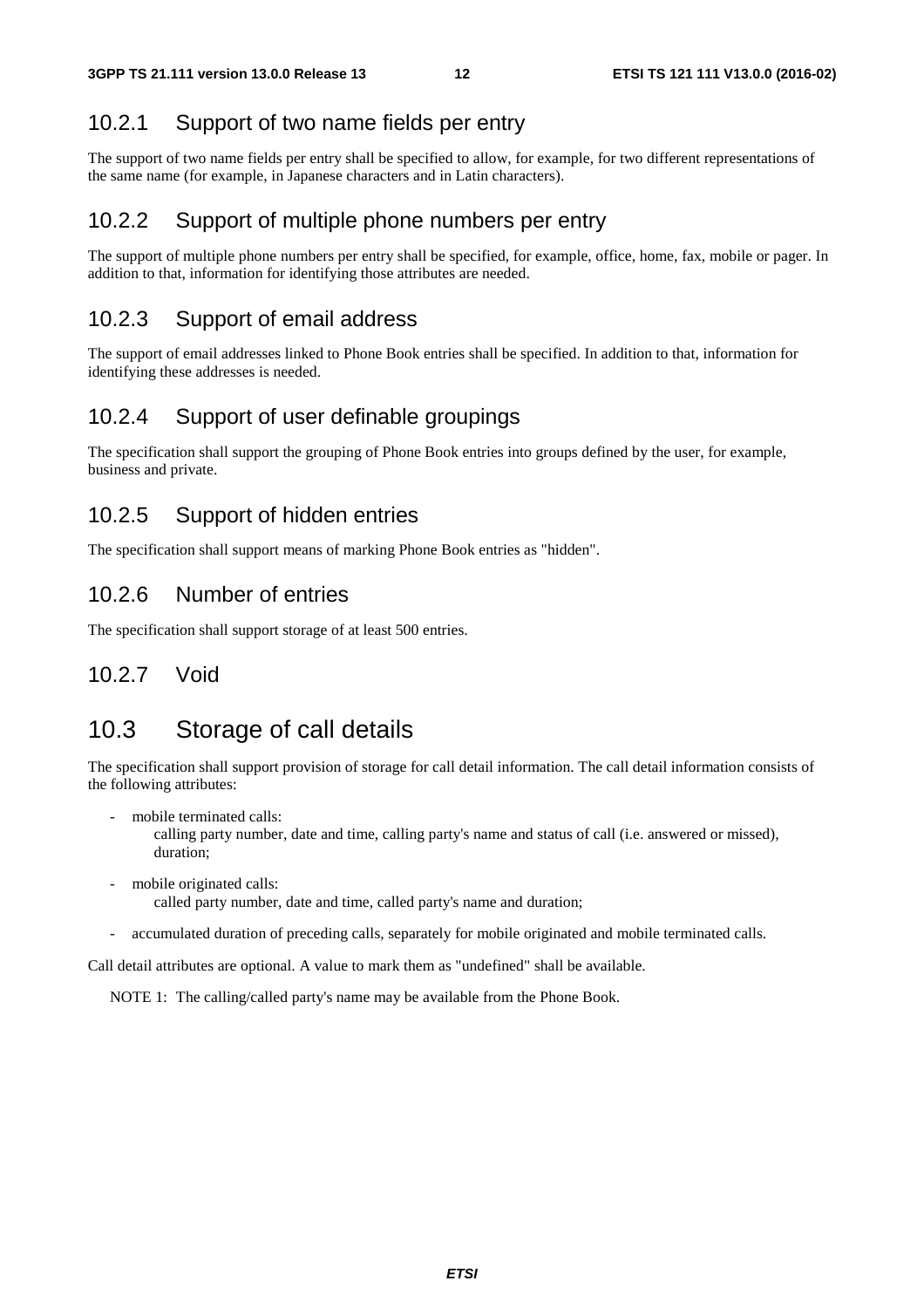#### 10.4 Void

### 11 3G/GSM interworking

#### 11.1 Void

#### 11.2 3G subscribers in a GSM network

3GPP TS 22.101 [2] requires that UMTS shall provide some mechanisms which permit UMTS subscribers to roam easily onto pre-UMTS systems and access the services.

Thus, the specification shall allow the UICC to be used with a dual mode (GSM/ 3G) ME and a GSM ME for the provision of GSM service.

## 12 Contact Manager

### 12.1 General

The Contact Manager provides an interface for the management of contact information including rich content without any structural limitations.

There shall be a mechanism for the ME to detect that the UICC containing the Contact Manager has changed. This mechanism may be used by the ME to ask the user whether synchronization of data between the ME and the UICC Contact Manager should occur.

This section defines the functional requirements of the Contact Manager. An ME and a 3GPP application supporting the Contact Manager shall comply with all these requirements.

#### 12.2 Security requirements

The Contact Manager may contain personal information. It shall be possible to restrict the access to this information to authorized users or entities (e.g. by binding the access to the verification of the USIM PIN).

#### 12.4.3 Interworking with the 3G Phone Book

In case both the ME and the 3GPP application support both the 3G Phone Book (i.e. as defined in section 10.2 of the present document) and the Contact Manager the Contact Manager shall be used. There shall be a mechanism for the 3GPP application to indicate the support of the Contact Manager.

#### 12.4.4 Content description

#### 12.4.4.1 Number of contacts

The Contact Manager specification shall not unreasonably restrict the number of contacts.

#### 12.4.4.2 Contact structure

The Contact Manager shall consist of contacts, which are made up of various fields (e.g. phone number, name, photo). A filtering mechanism according to OMA DS Field Filtering shall be supported.

It shall be possible to have several instances of a field in a contact when appropriate (e.g. a contact may have two fax numbers).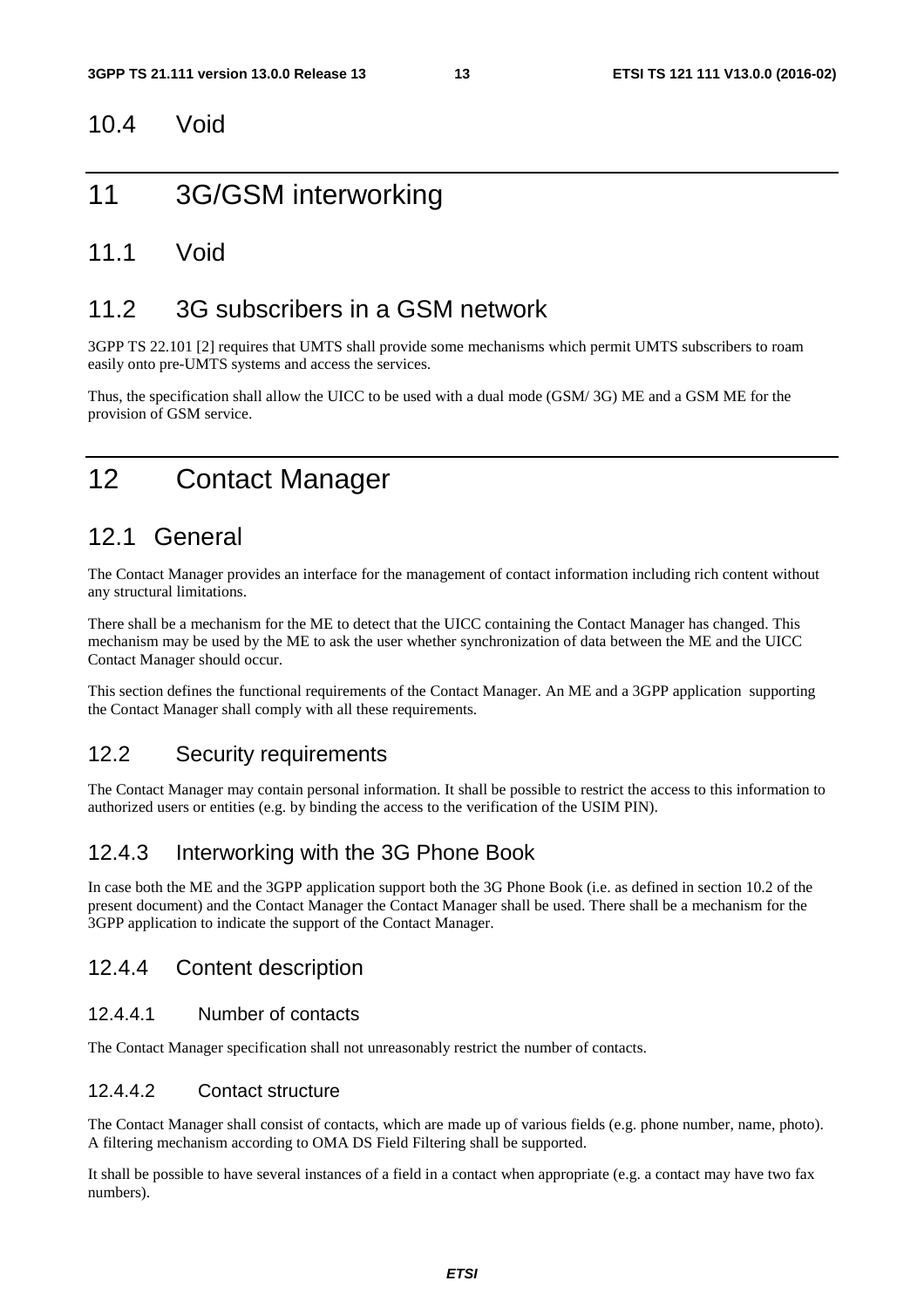An extensible coding scheme shall be defined which allows to describe a contact including all its fields. An existing scheme (e.g. "vcard") shall be used, if appropriate.

A minimum set of field types recognised by the 3GPP application and the ME shall be defined (e.g. name, phone number, URL, Email address, address, sound, pictures, notes).

It shall be possible to store and associate multimedia information (stored on the 3GPP application) with a contact (e.g. photo, logo, video, ring tone, voice tag).

It shall be possible to associate an icon or a label to each contact field type (e.g. associate an icon representing a phone to the number field. "Home address" could be configured as the label of the "mailing address" field type).

It shall be possible to configure the structure and the display order of the contact fields (e.g. first name then Instant Messaging address then number, etc) depending on ME capabilities.

#### 12.4.4.3 Group management

It shall be possible to define new groups (e.g. My Tennis Club).

It shall be possible to pre-define groups (e.g. Friend, Work, Family and VIP).

It shall be possible to store and associate multimedia information (stored on the 3GPP application) with a group (e.g. photo, logo, video, ring tone, icon).

It shall be possible to bind contacts to one or several groups.

#### 12.4.4.4 User Action Management

It shall be possible to configure a list of possible actions that could be proposed to the user when the contact is selected (e.g. Launch Browser, Send SMS, Send MMS, Instant messaging, Make a voice over IP call, Make a video call, Make a conference call, Game player, Send Email).

#### 12.4.5 Interface capabilities description

An external and an internal interface to the Contact Manager shall be defined.

The external interface between the Contact Manager and a UICC external entity, i.e. the ME, shall rely on a transport protocol layer that is independent of the physical interface (i.e. the ISO interface and the new high-speed interface). This is to allow the definition of one solution that can use either the existing ISO interface or the new high-speed interface. The external interface definition shall also ease interfacing the PC applications with the Contact Manager.

Both the ME and the UICC shall be capable of initiating contact information synchronization based on a configurable policy.The internal interface allows other UICC resident applications to access the Contact Manager e.g. through a dedicated API. This enables the creation of additional services utilizing the Contact Manager data and properties. There shall be a mechanism for the user to allow or prevent remote access to the Contact Manager.

The external and internal interface shall provide means to:

- identify Contact Manager capabilities
- perform the following operations on a contact or a group: create, retrieve, modify, delete, search

In addition the internal interface shall provide mechanisms to:

- register/deregister an UICC resident application to the Contact Manager.
- allow a resident UICC application to access Contact Manager data and properties based on user permission.

- allow the Contact Manager to notify events to registered UICC application and to pass event related information when applicable. Events notifying the applications shall include:

- contact information is modified locally
- contact information is modified remotely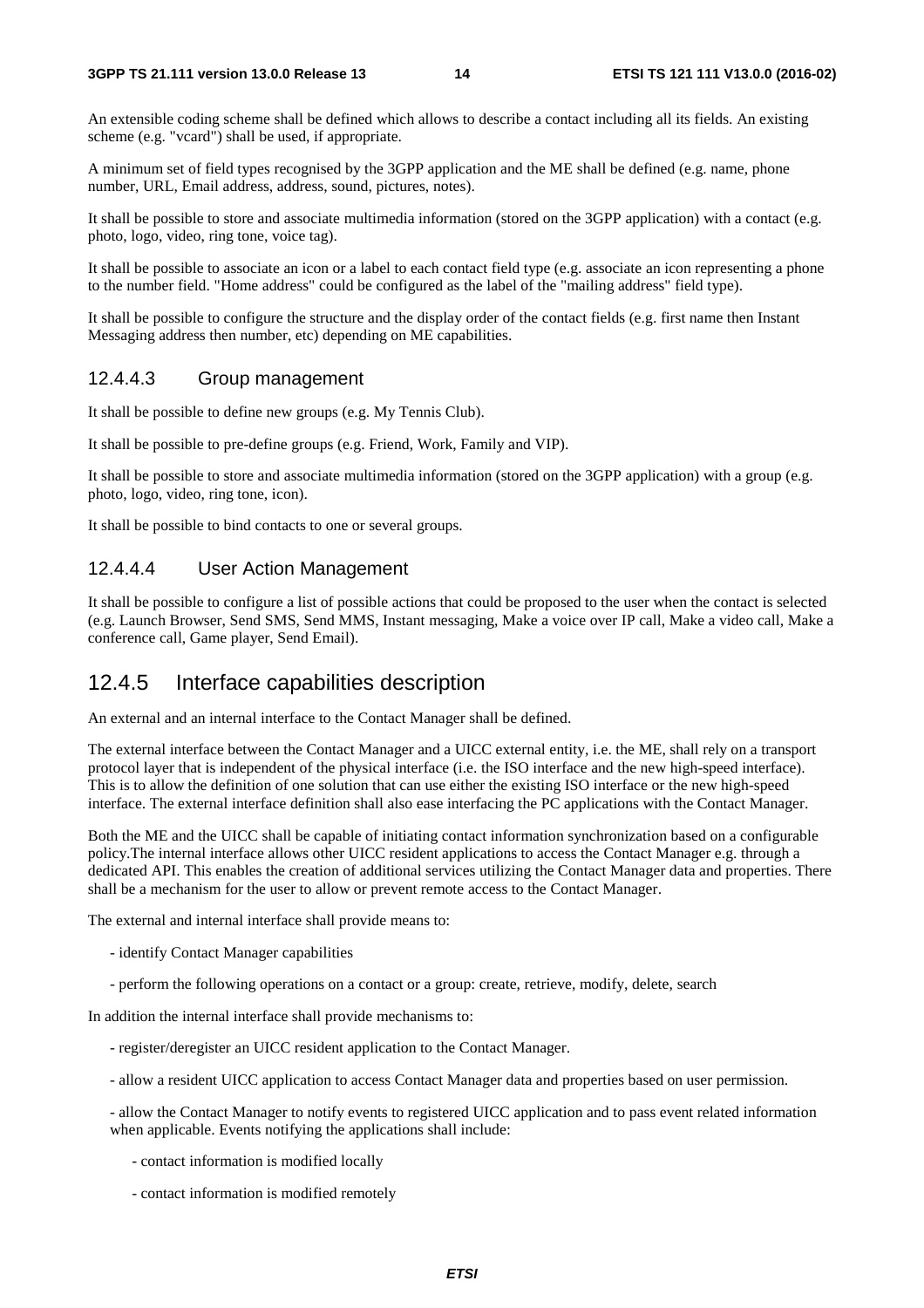- change of contact manager configuration

#### 12.4.6 Efficient browsing and searching

The Contact Manager interfaces should allow efficient searching and browsing of the contacts (i.e. the user experience browsing the Contact Manager should be acceptable).

#### 12.4.7 Associated services

#### 12.4.7.1 Memory management

It shall be possible to determine the number of stored contacts and the amount of the available and used Contact Manager memory.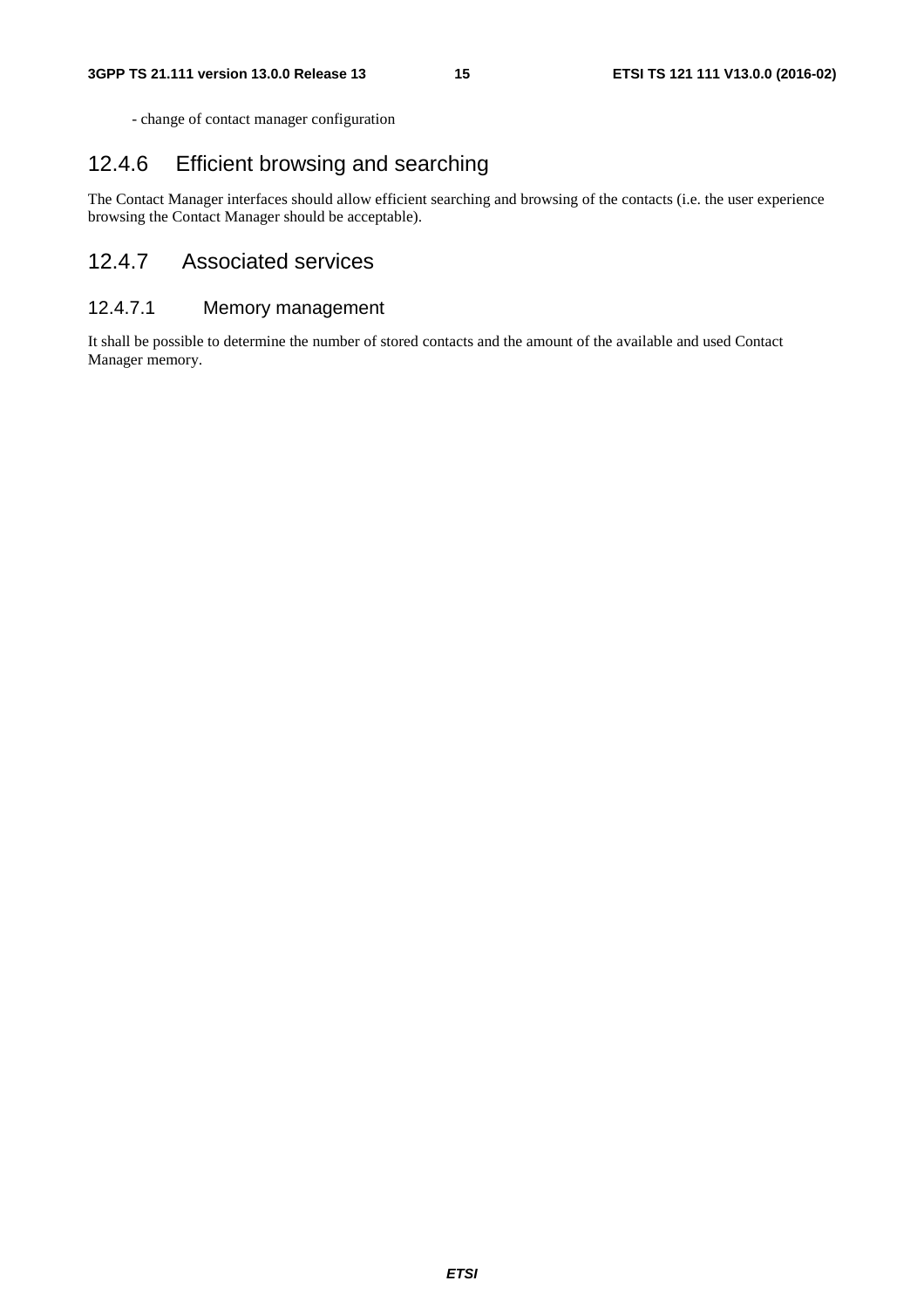## Annex A (informative): Change history

The table below indicates all change requests that have been incorporated into the present document since it was initially approved by 3GPP TSG T and subsequently 3GPP TSG CT.

| <b>Change history</b> |              |                 |                |                |                |                                                             |        |                     |
|-----------------------|--------------|-----------------|----------------|----------------|----------------|-------------------------------------------------------------|--------|---------------------|
| <b>Date</b>           | TSG#         | <b>TSG Doc.</b> | <b>CR</b>      | Rev            | Cat            | Subject/Comment                                             | Old    | <b>New</b>          |
| 1999-06               | TP-03        | TP-99085        |                |                |                | Draft specification first approved at TSG-T #3              | 2.0.0  | 3.0.0               |
| 1999-12               | TP-06        | TP-99255        | 001            |                | D              | References to new specifications and editorial changes      | 3.0.0  | 3.0.1               |
| 2000-04               | TP-07        | TP-000017       | 002            |                | F              | Location of the UIA (3GPP integrity algorithm) aligned      | 3.0.1  | 3.1.0               |
|                       |              |                 |                |                |                | with 33.102                                                 |        |                     |
| 2000-07               | <b>TP-08</b> | TP-000097       | 003            |                | F              | Clarification of USIM application selection                 | 3.1.0  | 3.2.0               |
|                       |              | TP-000097       | 004            |                | F              | Alignment with 33.102: removal of Enhanced User             |        |                     |
|                       |              |                 |                |                |                | Identity Confidentiality (EUIC) from R99                    |        |                     |
| 2000-10               | TP-09        | TP-000150       | 005            |                | F              | Partial AID selection requirements                          | 3.2.0  | 3.3.0               |
| 2001-03               | <b>TP-11</b> |                 |                |                |                | Issued as version 4.0.0 in order to create a complete set   | 3.3.0  | 4.0.0               |
|                       |              |                 |                |                |                | of specifications for release 4. The contents of version    |        |                     |
|                       |              |                 |                |                |                | 4.0.0 are identical to the contents of version 3.3.0        |        |                     |
| 2002-06               | $TP-16$      |                 |                |                |                | Issued as version 5.0.0 in order to create a complete set   | 4.0.0  | 5.0.0               |
|                       |              |                 |                |                |                | of specifications for release 5. The contents of version    |        |                     |
|                       |              |                 |                |                |                | 5.0.0 are identical to the contents of version 4.0.0        |        |                     |
| 2002-09               | <b>TP-17</b> | TP-020208       | 009            |                | A              | Clarification on the use of the USIM and the SIM            | 5.0.0  | 5.1.0               |
| 2004-03               | <b>TP-23</b> | TP-040023       | 010            |                | $\mathsf{C}$   | Update with respect to the third form factor and removal    | 5.1.0  | 6.0.0               |
|                       |              |                 |                |                |                | of an unused reference                                      |        |                     |
| 2004-06               | $TP-24$      | TP-040100       | 011            |                | $\overline{D}$ | Release 6 alignment                                         | 6.0.0  | 6.1.0               |
| 2005-06               | $CT-28$      | CP-050136       | 015            |                | A              | ISO/IEC 7816-Series Revision                                | 6.1.0  | 6.2.0               |
| 2006-05               | $CT-32$      | CP-060349       | 0017           | $\mathbf{1}$   | F              | Review of TS 21.111, USIM and IC Card Requirements          | 6.2.0  | 6.3.0               |
| 2006-09               | CT-33        | action item     | $\sim$         |                | $\blacksquare$ | MCC to raise spec to Rel-7                                  | 6.3.0  | 7.0.0               |
| 2007-03               | CT-35        | CP-070070 0019  |                | 2              | B              | Requirements for the Enhanced USIM phonebook                | 7.0.0  | 8.0.0               |
| 2007-10               |              |                 |                |                |                | Editorial correction to cover page                          | 8.0.0  | 8.0.1               |
| 2007-12               | CT-38        | CP-070839       | 0020           | 2              | B              | Completion of the requirements for the Enhanced USIM        | 8.0.1  | 8.1.0               |
|                       |              |                 |                |                |                | phonebook                                                   |        |                     |
|                       |              |                 |                |                |                | Renaming of the feature to Contact Manager.                 |        |                     |
| 2008-05               | $CT-40$      | CP-080384       | 0023           | 2              | F              | Contact Manager moved to a dedicated section                | 8.1.0  | 8.2.0               |
|                       |              |                 |                |                |                | Update and correct references and pointers to<br>references |        |                     |
| 2009-12               | CT-46        | CP-091042       | 0025           | $\overline{2}$ | F              | References update                                           | 8.2.0  | 8.3.0               |
| 2009-12               | CT-46        |                 |                | ÷.             |                | Upgrade of the specification to Rel-9                       | 8.3.0  | 9.0.0               |
| 2011-03               | SP-51        | $\overline{a}$  |                | $\sim$         |                | Upgrade of the specification to Rel-10                      | 9.0.0  | 10.0.0              |
| 2012-09               | SP-57        | $\blacksquare$  | $\sim$         | $\sim$         | $\blacksquare$ | Upgrade of the specification to Rel-11                      | 10.0.0 | 11.0.0              |
| 2012-10               |              | $\overline{a}$  | $\blacksquare$ | $\blacksquare$ | $\mathbf{r}$   | Remove hidden text                                          | 11.0.0 | 11.0.1              |
| 2014-10               | SP-65        | $\overline{a}$  |                |                |                | Upgrade of the specification to Rel-12                      | 11.0.1 | $\overline{1}2.0.0$ |
| 2015-12               |              |                 |                |                |                | Upgrade to Rel-13                                           | 12.0.0 | 13.0.0              |
|                       |              |                 |                |                |                |                                                             |        |                     |